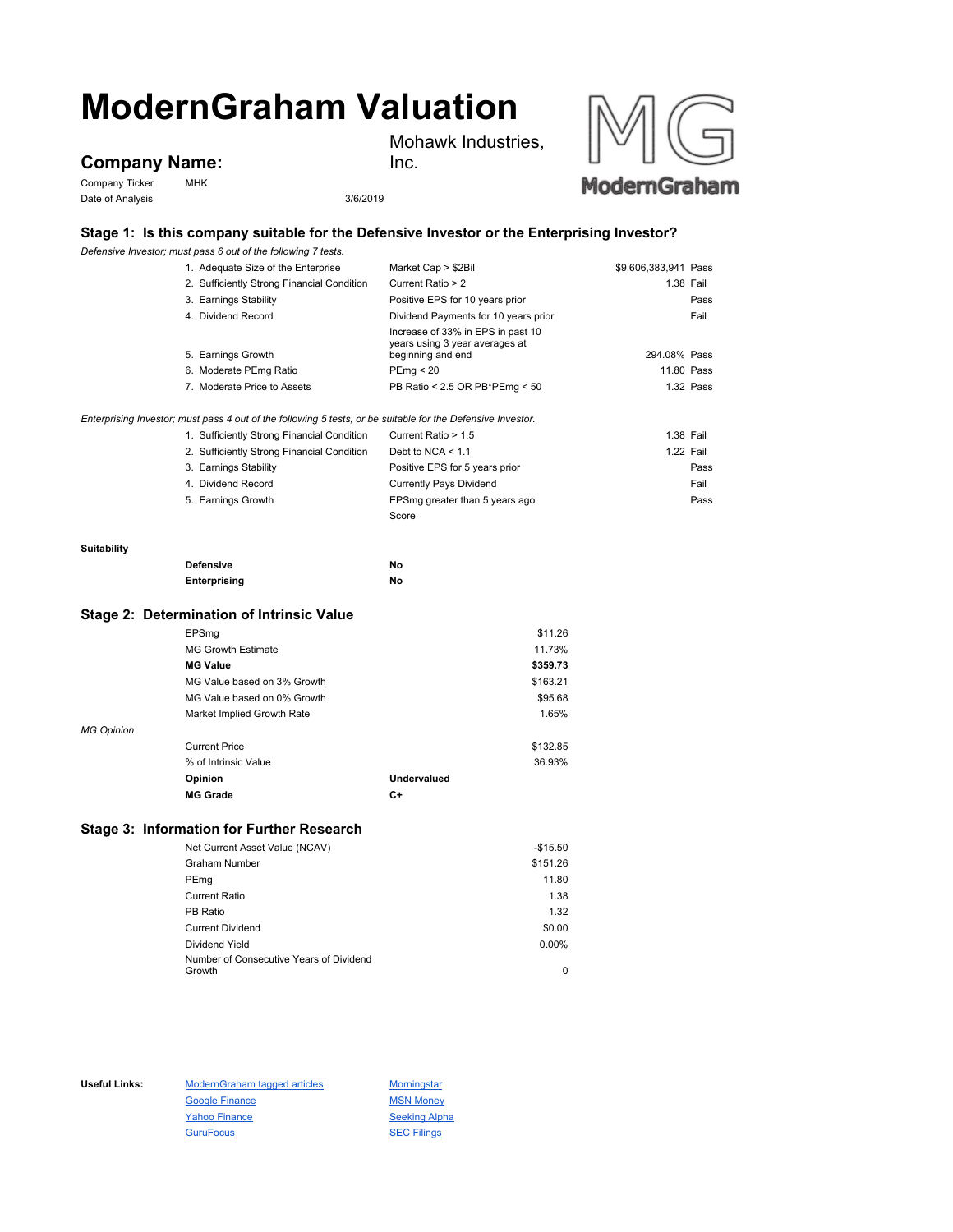| <b>EPS History</b> |           | <b>EPSmg History</b>                 |                  |
|--------------------|-----------|--------------------------------------|------------------|
| Next Fiscal Year   |           |                                      |                  |
| Estimate           |           | \$10.15 Next Fiscal Year Estimate    | \$11.26          |
| Dec2018            | \$11.47   | Dec2018                              | \$11.37          |
| Dec2017            | \$12.98   | Dec2017                              | \$10.60          |
| Dec2016            | \$12.48   | Dec2016                              | \$8.71           |
| Dec2015            | \$8.31    | Dec2015                              | \$6.32           |
| Dec2014            | \$7.25    | Dec2014                              | \$4.94           |
| Dec2013            | \$4.82    | Dec2013                              | \$3.42           |
| Dec2012            | \$3.61    | Dec2012                              | \$0.97           |
| Dec2011            | \$2.52    | Dec2011                              | $-$0.62$         |
| Dec2010            | \$2.65    | Dec2010                              | $-$1.58$         |
| Dec2009            | $-$0.08$  | Dec2009                              | $-$2.37$         |
| Dec2008            | $-$21.32$ | Dec2008                              | $-$1.89$         |
| Dec2007            | \$10.32   | Dec2007                              | \$7.41           |
| Dec2006            | \$6.70    | Dec2006                              | \$5.77           |
| Dec2005            | \$5.72    | Dec2005                              | \$5.12           |
| Dec2004            | \$5.49    | Dec2004                              | \$4.61           |
| Dec2003            | \$4.62    | Dec2003                              | \$3.99           |
| Dec2002            |           | \$4.39 Balance Sheet Information     | 12/1/2018        |
| Dec2001            |           | \$3.55 Total Current Assets          | \$4,509,296,000  |
| Dec2000            |           | \$3.00 Total Current Liabilities     | \$3,266,239,000  |
| Dec1999            |           | \$2.61 Long-Term Debt                | \$1,515,601,000  |
|                    |           | <b>Total Assets</b>                  | \$13,099,123,000 |
|                    |           | <b>Intangible Assets</b>             | \$3,482,776,000  |
|                    |           | <b>Total Liabilities</b>             | \$5,659,064,000  |
|                    |           | Shares Outstanding (Diluted Average) | 74,161,000       |